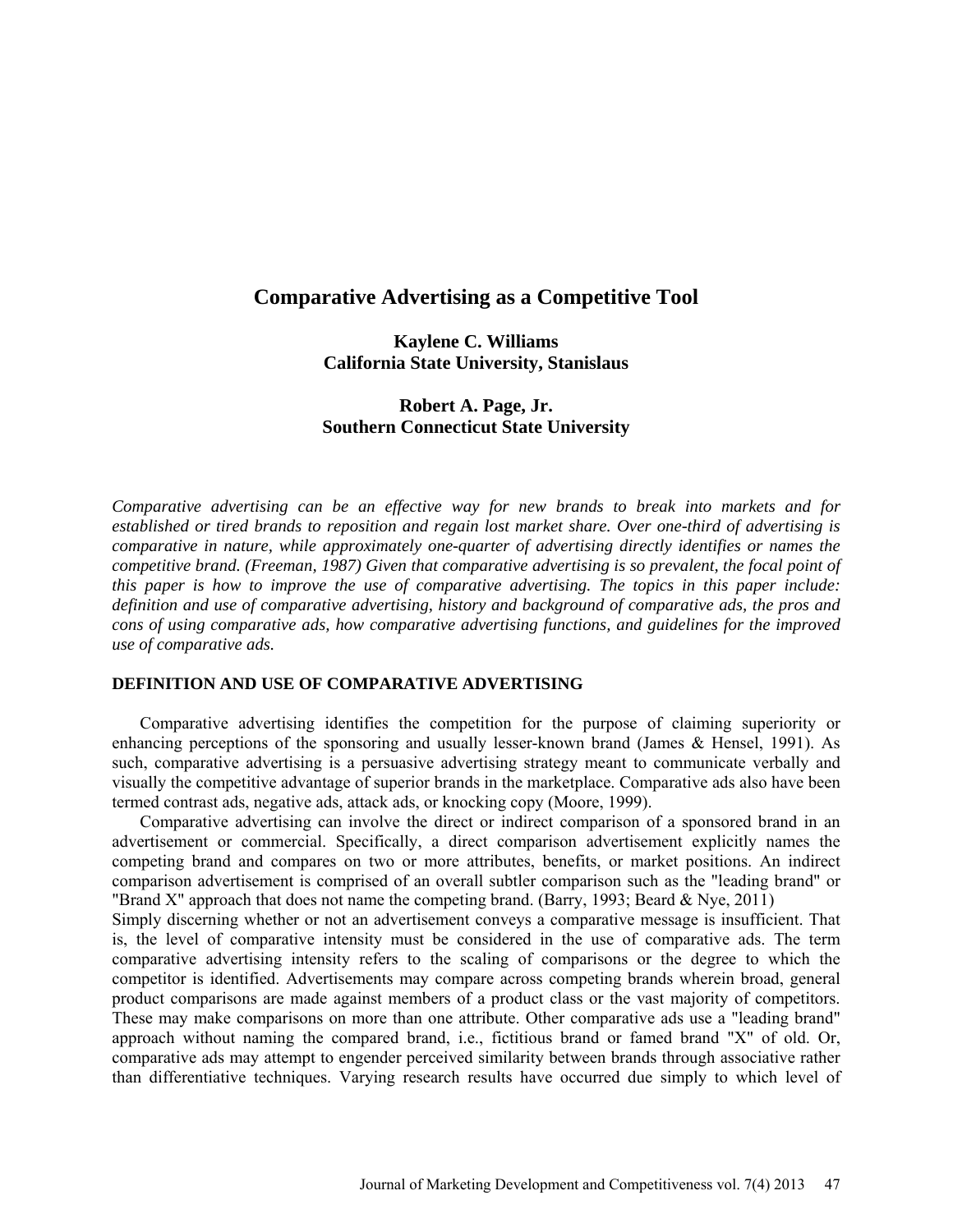comparative intensity was used in the study. (Donthu, 1992; James & Hensel, 1991; Lamb, Pride, & Pletcher, 1978)

The use of comparative ads or "attack ads" is commonplace in the U.S. For example, comparative ads have been used for food storage bags, paper towels, paper plates, disinfectant sprays, batteries, antacids, soft drinks, burgers, detergents, toothpastes, yellow pages, shampoos, drugs, motor oils, pet foods, computers, razor blades, cigarettes, and spaghetti sauce. In particular, explicit advertising campaigns have been used for "Subaru against Volvo; Toshiba against Compaq; Lufthansa against American, Delta, and United; Diet Pepsi against Diet Coke; Maxwell House against Folgers; Healthy Choice against Stouffers', Weight Watchers', and Lean Cuisine; American Express against Visa; and Audi against BMW, Lexus, Mazda, Volvo, Acura, and Mercedes!" (Barry, 1993, p. 20)

Some specific examples of comparative advertising are listed below (Anderson & Renault, 2009; Morrison, 1989; Bordwin, 1995; Lippert, 2009; Cebrzynski, 2007; York, 2008):

- A Pepsi ad portrayed young people in the distant future finding a relic (a Coke bottle) so ancient they could not identify it.
- Wendy's, a fast-food restaurant, jibed McDonald's hamburgers by asking, "Where's the beef?"
- General Mills successfully launched its breakfast cereal "Total" by saying it was the same as Kellogg's corn flakes but with more vitamins. A later comparison used number of bowls of cereal a person would need to eat to get nutritional equivalency.
- The Duracell bunny kept going while Eveready cannot keep up.
- Beef ads touted that the saturated content of several leaner beef cuts is comparable to chicken breasts, and beef exceeds chicken in some vitamins and minerals.
- Subway claimed its sandwiches were healthier than McDonalds.
- Advil claimed it is faster and stronger than Tylenol.
- Quizno's compared its generous quantities of meat and cheese on their sandwiches to Subway's skimpy amount, hence, Subway being called low-fat and low calorie.
- A television ad for Bristol-Myers' Body on Tap shampoo featured model Christina Ferrare saying: "In shampoo tests with 900 women like me, Body on Tap got higher ratings than Sassoon."
- Jovan's Second Debut Moisture Retention products claimed to maintain higher levels of moisture in the skin than "the leading beauty fluid."
- Motrin IB pain reliever started with a direct comparative claim that Motrin is "more effective than Extra-Strength Tylenol." This was immediately followed with a noncomparative claim that Motrin offers "long lasting pain relief."
- A small Vermont detergent maker emphasized its "green" environmentally safe products by mentioning Proctor & Gamble's Tide detergent with the message "our 'green' product is as good as the major product, costs the same and also is environmentally safe."

As one might suspect, the use of comparative ads has grown rapidly. However, the numbers vary (7- 80%) due mainly to differences in the definition of a comparative ad, research design, media used, and complete ad/copy only ad. In 1964, comparative ads in *Advertising Age* accounted for about 15% of all the media firm's ads. Shimp (1975) found that 7% of advertising in national print and broadcast media was comparative. Crask & Laskey (1990) have estimated that about 20-30% of manufacturer advertising is comparative. Brown & Jackson (1997) found that 19% of TV spots on the three major networks were comparative in nature. Most of these ads focused on quality attributes of low involvement products. Harman, Razzouk, & Stern (1983) found that 32% of the full-page ads in four popular consumer magazines were comparative in nature, which had grown from 9.8% in 1975. In 1985, Swayne & Stevenson (1987) analyzed full-page ads in 3 magazines and found that 23.8% of ads were comparative while 12.4% had been comparative in 1975. In 1990, Pechmann and Stewart found that 80% of content analyzed TV commercials contained a direct or indirect comparative claim.

Across all media, advertisers feel that 15 out of every 100 advertisements may involve a comparative format. Comparative ads are more likely to be used on consumer goods rather than industrial goods. (Barry, 1993) It also should be noted that this percentage varies depending on ad directness, size, color,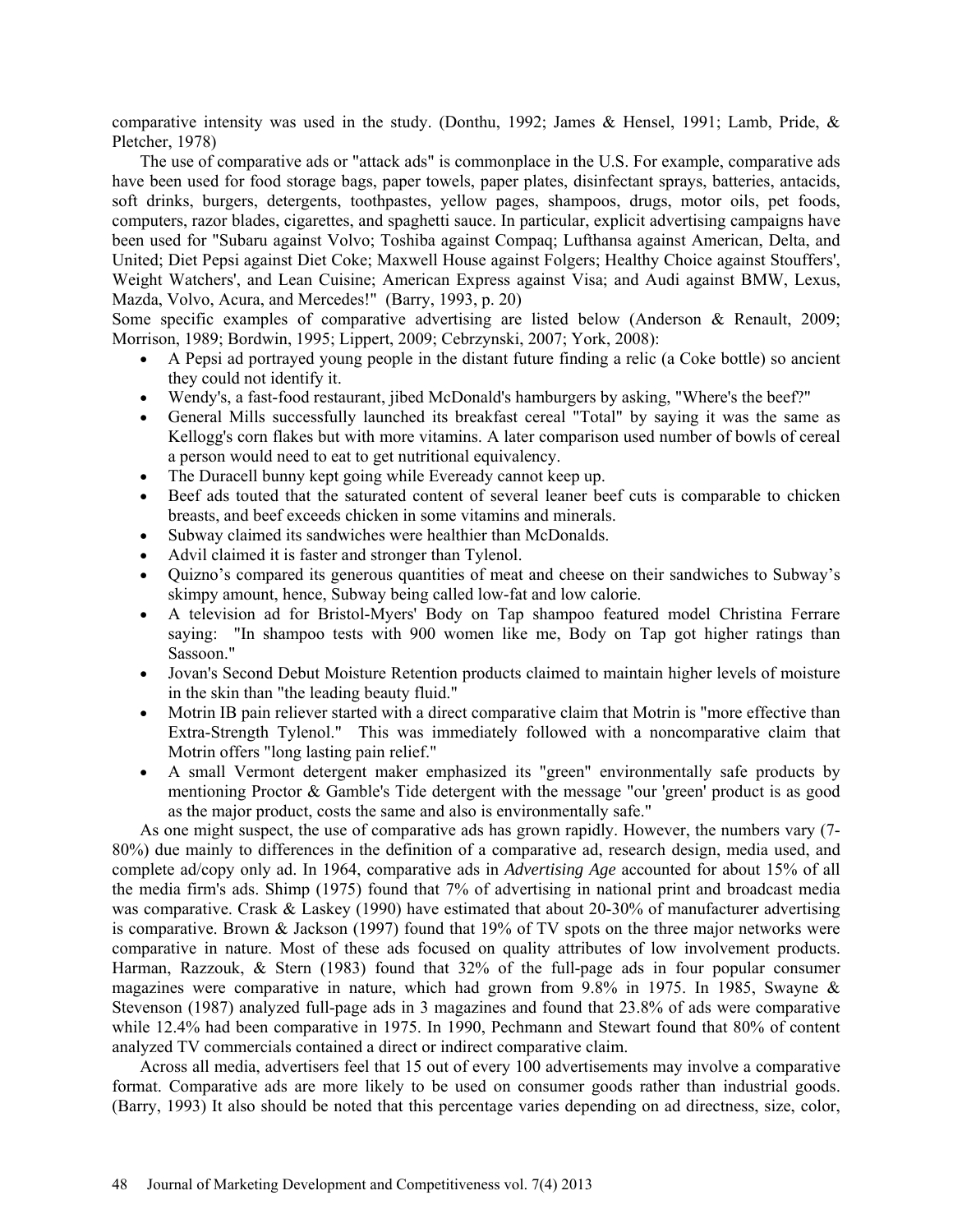media, product involvement, and source. However, more recent studies have found that approximately 50% of ads on the three television networks (Levy, 1987) and 50% of magazine ads (Carson & Rice, 1990) were comparative in format. Also, a 1997 study found that direct-comparison ads for established products scored higher in consumer tests than ads without any comparisons and slightly higher than ads using indirect comparisons. In new-product ads, indirect-comparison ads scored best. In the database on which the 1997 study was based, only 12% of the ads had direct comparisons and 16% used indirect comparisons. (Neff, 1999) In addition, comparative ads are less prevalent internationally as it may be viewed as culturally inappropriate or even legally prohibited in some countries.

While the use of comparative ads has been increasing, approximately 62% of consumers believe it is unacceptable for brands to criticize each other in their ads while 34% of consumers believe it is acceptable for advertisers to criticize each other. More specifically, 70% of women and 54% of men are opposed to ads that criticize while 27% of women and 42% of men think it is fine to make criticism in ads. Some 42% of 16-24 year olds think that critical ads are acceptable. Some 68% of 35-44 year olds think that critical ads are unacceptable. (Brabbs, 2001)

#### **HISTORY AND BACKGROUND OF COMPARATIVE ADVERTISING**

The use of comparative ads may have started as early as  $18<sup>th</sup>$  century England. However, comparative advertisements can be found in early twentieth-century advertising, and they typically portrayed competitors' products as unhealthy or harmful. Throughout the twentieth century, many U.S. advertisers fought comparative advertising wars which grew increasingly hostile over time, created problems for the media delivering the advertisements, and raised concerns about potentially misleading advertising. Eventually, disparagement and the validity of comparative claims seem to have driven media advertising self-regulation policies. One of the first U.S. comparative ads dates to the 1930s wherein prospective automobile buyers were encouraged to "Look at all three" major automobiles before making a decision. Industry-wide self-regulation was mentioned rarely beginning in the 1930s. In the 1960s, comparative ads started to identify competitors by name and comparisons to "Brand X" almost disappeared. Prior to the 1970s, comparative ads identified competitive brands as "brand X" or the "leading brand." (Barry, 1993)

The Federal Trade Commission (FTC) in 1971 began advocating and legitimizing the use of comparative advertising in national print and broadcast media (Wilkie & Farris, 1975). The FTC felt that direct comparisons would enhance the quality and quantity of information presented in messages for consumers, advertisers, competitors, and the advertising industry. In particular, comparative advertising would provide useful price and performance information to consumers, would help businesses carve better market positions, would help consumers evaluate competitive alternatives, and would be an incentive to producing better products and services. (Marks & Soo-Young, 1995) The FTC's (1979) position is clear: "Comparative advertising, when truthful and nondeceptive, is a source of important information to consumers and assists them in making rational purchase decisions" (Soscia, Girolamo, & Busacca, 2010). By the 1990s, even though networks reduced their clearance staff, comparative ads grew substantially especially in telecommunications, beverages, and automobiles. During the twentieth century, the main problems with comparative advertising were simple disparagement, leading to advertisers' charges of unfairness, and the validity of comparative claims. (Beard & Nye, 2011; Beard, 2012)

"In the United States, comparison advertising is controlled through regulation by the federal government and by private law suits brought by named competitors under the Lanham Act. In addition to these two sources of federal control, each state may also have legislation to control comparative advertisements on a state by state basis. Direct or explicit comparison advertising, where a specific competitor is named in the advertisement, has been permitted since 1971 when the Federal Trade commission officially sanctioned its use. The FTC's position is based on the belief that comparison advertising provides an important source of information to consumers that assists them when making decisions. The current regulatory efforts are based on probable results. An advertisement is deceptive if it is 'likely' to mislead…In the United States, the focus seems to be more on the consequences of the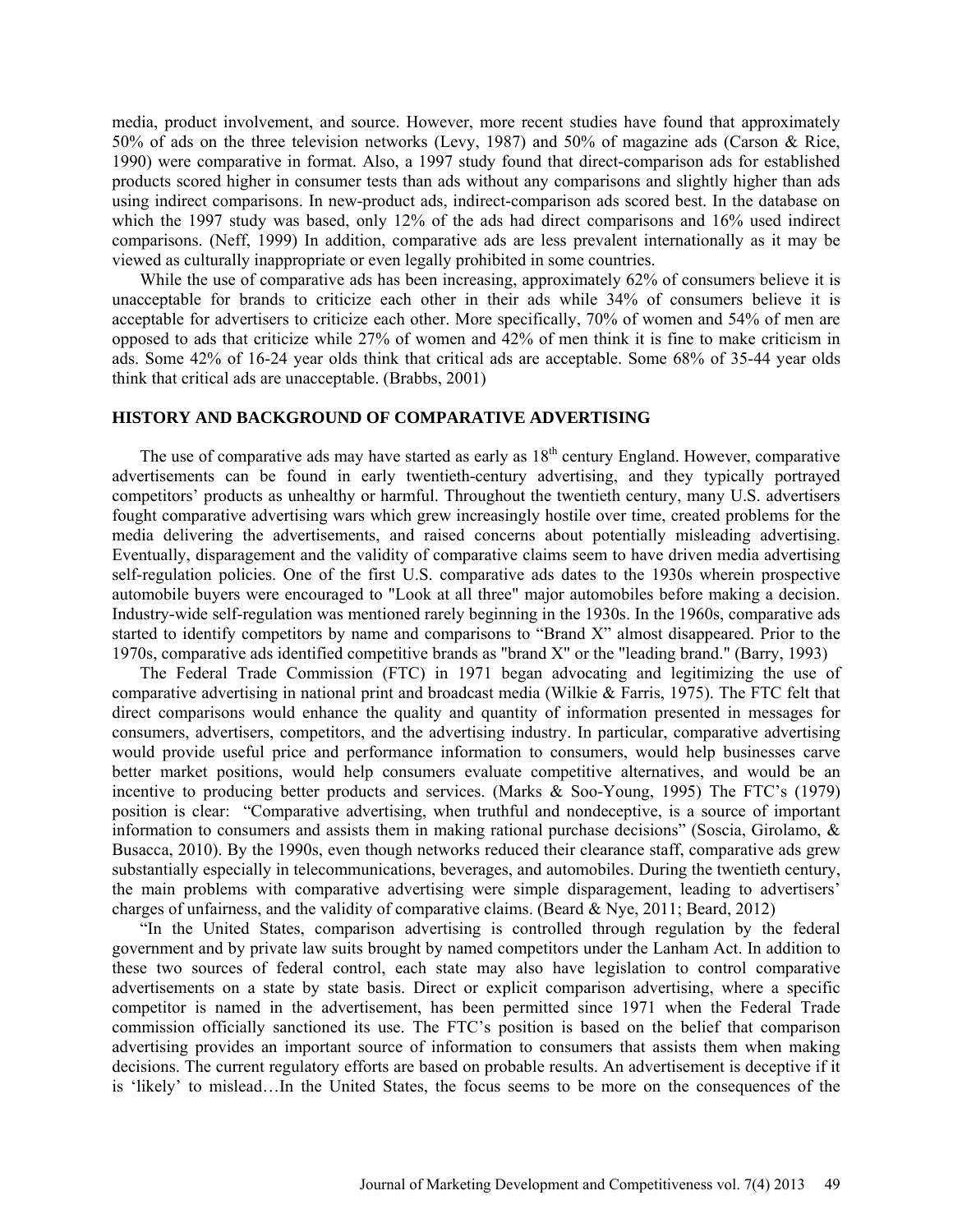comparison message…Under this approach, an act is considered morally right or wrong based on the result produced." (Wright, Morgan, & Stoltman, 1999, p. 171)

In terms of comparative ads for professionals, a series of landmark court rulings in the mid to late 70s permitted professional advertising. However, professionals still had negative attitudes toward the use of comparative advertising. By the 1990s, professionals accepted advertising as a normal means of communication. But, the use of comparative ads for professionals is still rare. (Marks & Soo-Young, 1995)

The American Association of Advertising Agencies (AAAA) recognizes that when comparative advertising is used truthfully and fairly, the consumer will be provided with needed and useful information. However, extreme caution is needed as comparative advertising can distort facts and misrepresent the truth. Therefore, the Board of the AAAA has stated certain guidelines for comparative advertising (Belch & Belch, 2001, p. 732):

- "1. The intent and connotation of the ad should be to inform and never to discredit or unfairly attack competitors, competing products, or services.
- "2. When a competitive product is named, it should be one that exists in the marketplace as significant competition.
- "3. The competition should be fairly and properly identified but never in a manner or tone of voice that degrades the competitive product or service.
- "4. The advertising should compare related or similar properties or ingredients of the product, dimension, feature to feature.
- "5. The identification should be for honest comparison purposes and not simply to upgrade by association.
- "6. If a competitive test is conducted, it should be done by an objective testing source, preferably an independent one, so that there will be no doubt as to the veracity of the test.
- "7. In all cases the test should be supportive of all claims made in the advertising that are based on the test.
- "8. The advertising should never use partial results or stress insignificant differences to cause the consumer to draw an improper conclusion.
- "9. The property being compared should be significant in terms of value or usefulness of the product to the consumer.
- "10.Comparatives delivered through the use of testimonials should not imply that the testimonial is more than one individual's thought unless that individual represents a sample of the majority viewpoint."

If there is trouble, a company's commercial general liability policy should cover both legal defense costs and verdicts rendered against the company for most tort claims. Coverage can be expanded with add-on endorsements, covering "Advertising Injury," e.g., "Injury arising out of an offense committed during the policy period occurring in the course of the named insured's advertising activities, if such injury arises out of libel, slander, defamation, violation of right of privacy, piracy, unfair competition or infringement of copyright, title or slogan" (Bordwin, 1995, p. 47). (Villafranco, 2010)

# **THE PROS AND CONS OF USING COMPARATIVE ADS**

A fundamental objective of comparative ads is to change consumers' impressions of the advertised brand relative to the competitive brand. In so doing, comparative ads have been found to elicit higher levels of message involvement and processing activity than noncomparative ads. However, it should be noted that comparative ads tend to contain more information than noncomparative ads (Harmon, Razzouk, & Stern, 1983). Also, comparative ads are used to convey information about brands to the marketplace, i.e., product position. Muehling, Stoltman, & Grossbart (1990) found that subjects processing a comparative ad format paid greater attention to the ad, recalled more information about the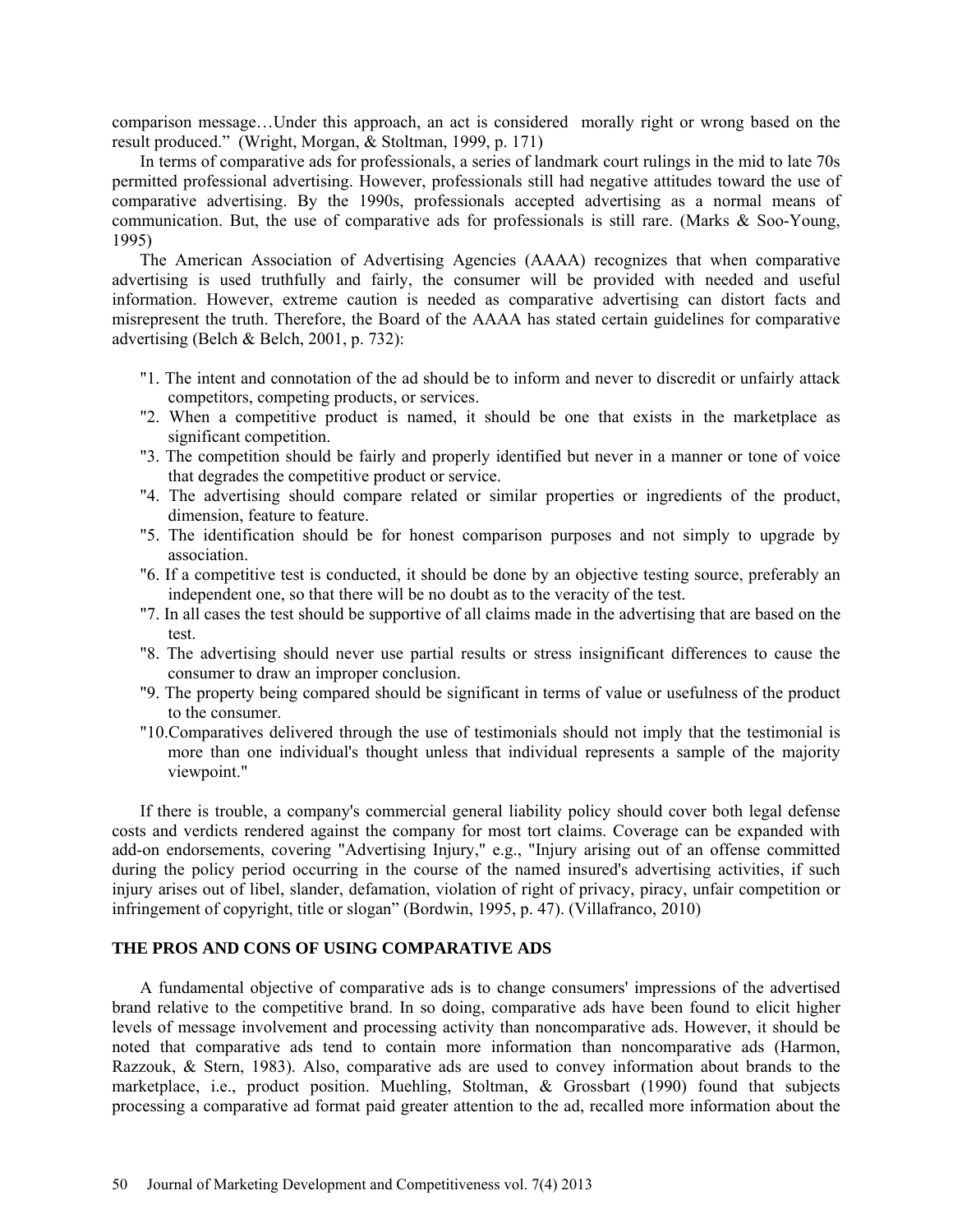ad, elaborated on the ad more, and considered the ad to be more relevant to their needs. However, there are mixed reviews whether or not comparative ads reduce perceived differences between a new product and the market leader as well as whether or not perceptions of that brand are enhanced (Sciulli & Taiani, 2001). These mixed results are most likely due to the use of direct versus indirect comparative ads and the use of comparisons based on the product category versus the brand name. A thorough examination of the pros and cons of comparative advertising are provided below.

# **Pros**

In a thorough review of the literature and of surveys of advertising executives, the following pros are offered for using comparative ads (Barry, 1993; Freeman, 1987; Chang, 2007; Grewal, Kavanoor, Fern, Costly, & Barnes, 1997; Barrio-Garcia & Luque-Martinez, 2003; Myers, Sen, & Alexandrov, 2010; Anderson & Renault, 2009; Hill & King, 2001; Chang, et al., 2007; Gnepa, 1993):

- Provides more information about brands, available products, and prices to the marketplace, i.e., provides consumer education
- Helps a challenger who may have an unknown position in the marketplace to "grab a niche" close to a well-known and respected brand
- Reduces the confusion among audiences about what attributes are important
- Higher recall scores may (or did) occur through this format
- Forces marketers to improve the quality of their products and is also an effective strategy to reduce market entry barriers
- Creates confidence for the challenger
- Promotes competition and manufacturer opportunity
- Stimulates comparison shopping
- Takes advantage of the novelty factor
- Aids in product/brand differentiation
- Is a viable strategy for "underdogs" and slow-growth industries
- Draws attention to message content
- Elicits high levels of message involvement
- Encourages extensive message elaboration and central-route processing
- Generates cognitive responses
- Motivates consumers to allocate more resources to process comparative ads because they believe it may be useful and prescriptive
- Is more effective in positioning a product
- Generates dissociative mental representations of two competing brands
- Polarizes consumers' attitudes toward the competing brands
- Generates message and brand awareness
- Increases purchase intentions and purchase behavior
- Generates favorable sponsored brand attitudes

# **Cons**

In a thorough review of the literature and of surveys of advertising executives, the following cons are offered for using comparative ads (Barry, 1993; Freeman, 1987; Chang, 2007; Grewal, et al., 1997; Barrio-Garcia & Luque-Martinez, 2003; Myers, et al., 2010; Anderson & Renault, 2009; Hill & King, 2001; Chang, et al., 2007):

- Open media warfare may boomerang and escalate
- Generates too much information, i.e., irrelevant noise and misinformation to the consumer
- May create brand name confusion on the part of the audience
- May decrease rather than enhance believability and credibility for the sponsor brand
- Consumers may view the ad as bad manners
- May lead to cut-throat competition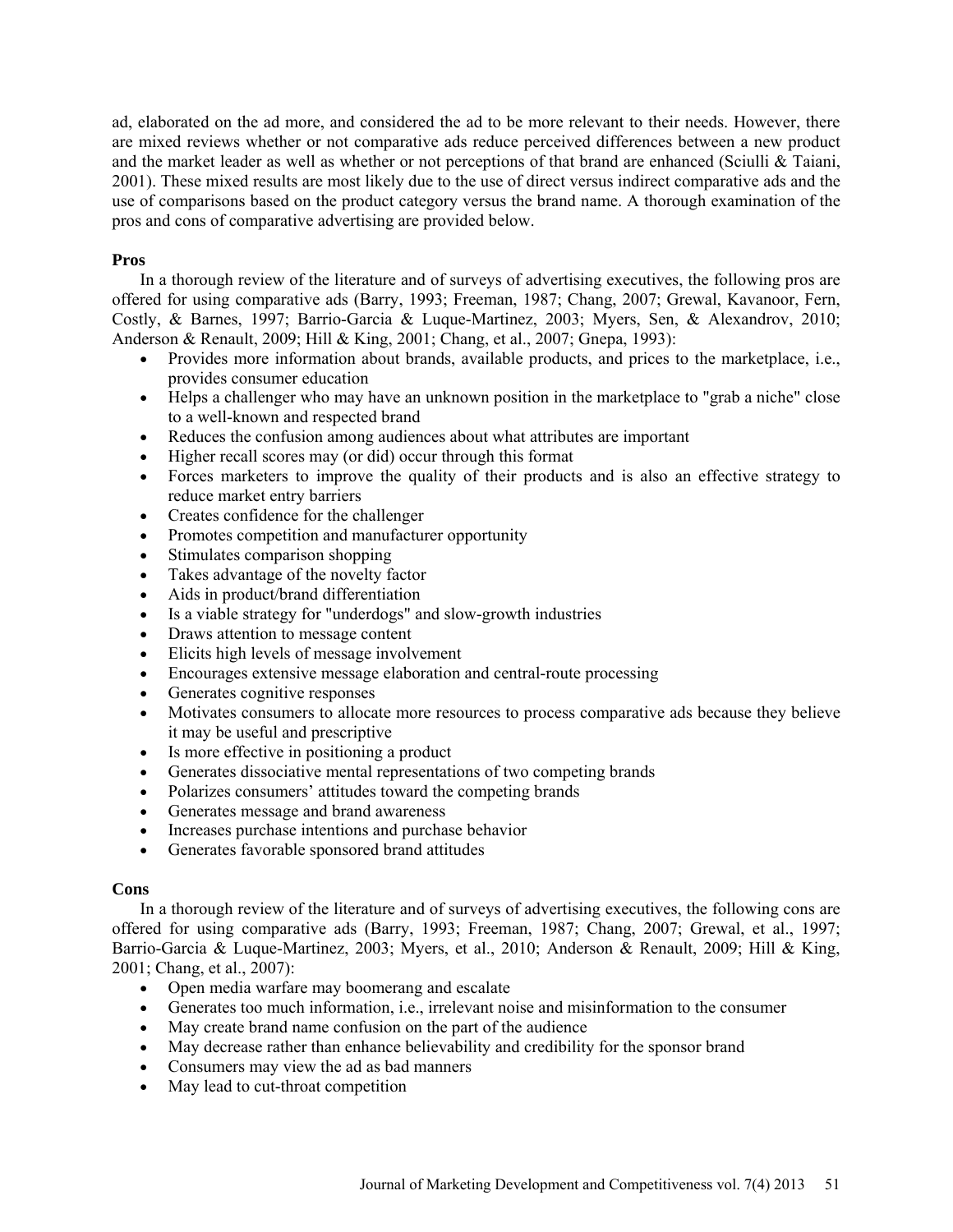- Less well-known brands may benefit most from this strategy, that is, weaker firms targeting market leaders
- May misidentify the actual sponsor
- May decrease advertising credibility in general
- Consumer skepticism and anger can be heightened
- May be viewed as spending money to publicize your competition
- Increased advertising intensity lowers the consumer's perception of believability and increases the number of counter arguments
- Benefits accrue to the weak firm, and to the consumer, with so much damage to the large firm that total surplus goes down
- May relax price competition and lead to higher prices because it increases product differentiation
- May generate more negative attitudes in the consumer than the more traditional ads

### **HOW COMPARATIVE ADVERTISING FUNCTIONS**

In general, research has found that perceived similarity between the advertised brand and a particular competitor is enhanced by comparative advertising. This occurs whether or not the ad emphasizes the brands similarities or differences. (Manning, Miniard, & Barone, 2001) However, comparative ads tend to be more effective for new, less-established brands (Gnepa, 1993; Grewel, et al., 1997; Schaffer & Zettelmeyer, 2009).

While the cognitive impact of comparative advertisements differs from that of noncomparative ads, little progress has been made to empirically understand the mental representations and process engendered by comparative ads. The research has found that comparative ads are more likely to cause mental impressions about the advertised brand relative to competitors than are noncomparative ads. These impressions may be associative or disassociative. A consistent finding in the literature is that comparative ads, even those emphasizing inter-brand differences, enhance the perceived similarity of the advertised and comparison brands. That is, the general effect of comparative advertising is associative. (Miniard, Rose, Barone, & Manning, 1993) Also, comparative ads that differentiate generate dissociative rather than associative mental impressions. Both relative and nonrelative impressions may be formed following exposure to comparative ads. Comparative ad intensity strongly affects the prevalence of relative and nonrelative impressions residing in memory. When noncomparative information in an ad is replaced with comparative information, then the amount of enhanced relative impressions increases while the number of nonrelative impressions decreases. (Manning, et al., 2001; Miniard, Barone, Rose, & Manning, 2006)

#### **GUIDELINES FOR IMPROVING THE USE OF COMPARATIVE ADVERTISING**

Eighty percent of complaints to the National Advertising Division of the Council of Better Business Bureaus now come from marketers rather than consumers (Neff, 1999). In order to prevent these complaints and improve the use of comparative advertising, marketers should consider the following guidelines:

1. Compare up - If you are the leader in a field, never start a comparative campaign. If you are not the leader, then compare the product with products identical in every way except for the special differential featured in the ad (sodium vs. no sodium). That is, this strategy works perfectly for the new brand that wants an instant frame of reference with consumers or wants to draw in the bigger brand into a conversation the market leaders do not want to have (Thomaselli, 2003). It is better if the proof that the products are identical is as strong as possible. Additionally, the different features should be important to the consumer. (Russell & Lane, 1999) Small doses of negative comparative ads can be used only if they provide objective information about the competition and acknowledge the customer rather than the competition as the focus. Also, it could be beneficial for the firm to use image-building advertising campaigns after using negative comparative advertising campaigns. Negative advertising should only be used if the firm has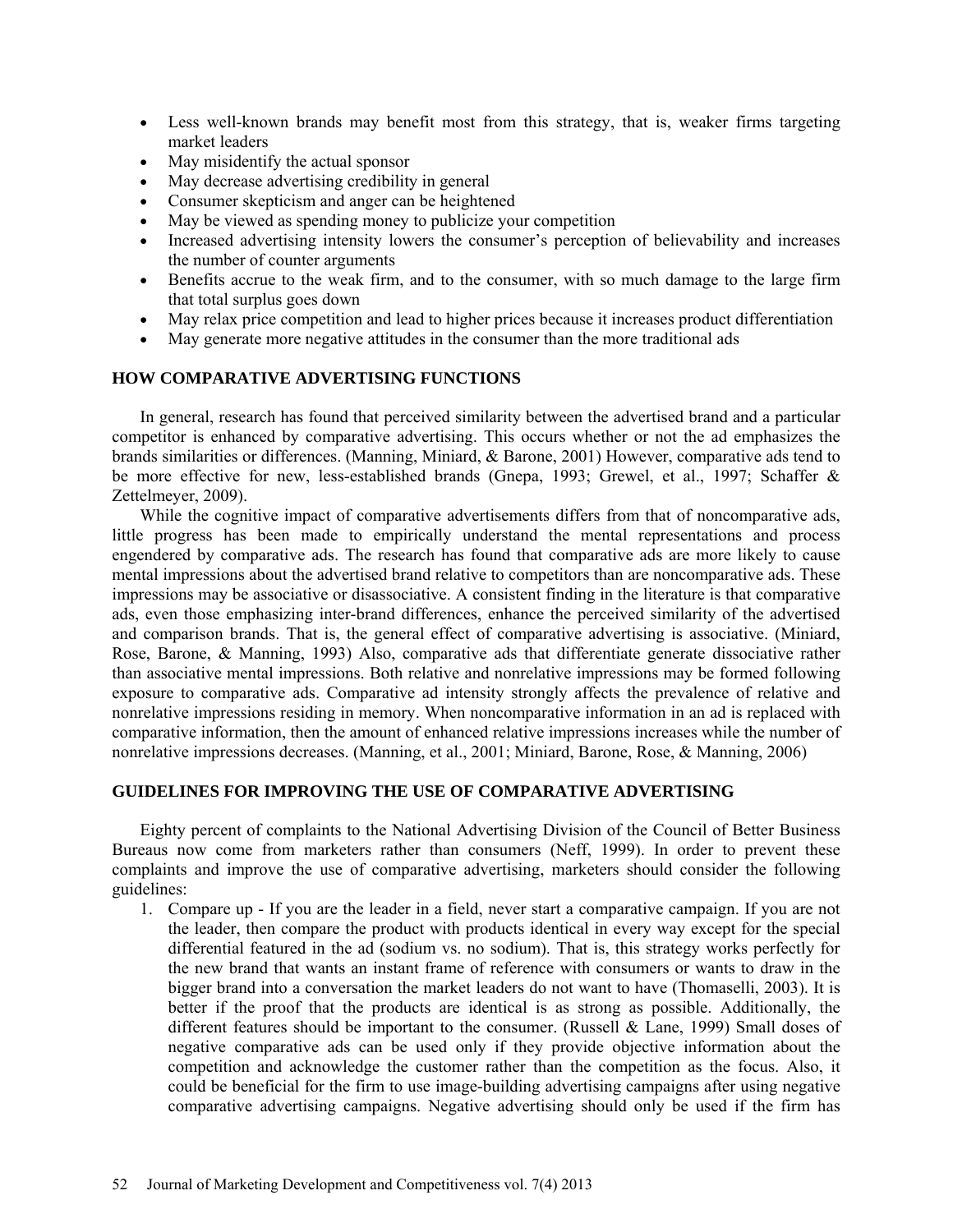lesser market share, i.e., consumers love underdogs. (Koprowski, 1995) Roggeveen, et al. (2006, 115, p. 120) note that

"Comparative ads simultaneously communicate both positive information about the sponsor and negative information about the competition and, as a consequence, could be framed in either a positive or negative fashion. When a comparative ad is negatively framed, it focuses on the inferiority of the competitor and encourages consumers to think about potential losses they will incur from using the competitor's brand. In contrast, when a comparative ad is positively framed it focuses on the superiority of the sponsor…when a comparative ad is framed positively (vs. negatively), people are less likely to use price in forming their evaluations of performance risk…consumers exposed to a positively framed message engage in thorough processing of the ad and do not evaluate performance risk based solely on the reputation of the retailer, whereas the reputation of the retailer was a primary driver of performance risk evaluations for those exposed to a negative frame."

- 2. Substantiate, verify, and objectify your claims (Deeble, 2001) The Lanham Act of 1946 can be used to seek damages from any person or entity that represents nature, characteristics, qualities, or geographic origin in comparative advertising. These ads must be scientifically verifiable. That is, companies must consider the facts of research as well as the consumers' impressions and the language of the advertising claims. Under the Lanham Act, five elements must be proved to win a false advertising lawsuit containing a comparative claim (Retsky, 1999, p. 16):
	- "False statements have been made about the advertiser's product or your product.
	- "The ads actually deceived or had the tendency to deceive a substantial segment of the audience.
	- "The deception was 'material' or meaningful. In other words, you need to show that it is likely to influence purchasing decisions.
	- "Falsely advertised goods are sold in interstate commerce.
	- "You have been or likely will be injured as the result of the false statements, either by loss of sales or loss of goodwill."

Also, the FTC has identified the following factors as dispositive of the propriety of claims made in ads: type of product advertised (e.g., food, drug, or hazardous products require more substantiation), type of claim made (e.g., safety or medical – more substantiation), benefits of a truthful claim (e.g., more beneficial - less substantiation), ease of developing substantiation for the claim (e.g., easier - more substantiation), consequences of a false claim (e.g., more danger – more substantiation), and amount of substantiation that experts in the field agree is reasonable. Also, it is not a defense to a comparative advertising lawsuit that the competitor was not specifically named. (*Brandweek*, 1995) In addition, be careful of international rules regarding comparative advertising. The rules of countries vary and legal advice should be taken in each country where you advertise. (*Marketing*, 1993; Emerson, 2009; Nye, Roth, & Shimp, 2008; *Asialaw*, 2009; Choi & Miracle, 2004; Garrett & Iyer, 2013)

- 3. Be accurate with your prices, especially when comparing with competitors (Deeble,  $2001$ ) Marketers must get their facts right, and the information relied upon must be independent and objective so that consumers understand the comparison (Stafford, 2003). Retail advertisers often compare prices, such as a "regular price" indicating a price savings. In general, previous research has found that:
	- "1. Comparative price claims can increase consumers' estimates of a store's regular price on an advertised item, thereby increasing the perceived value of the deal.
	- "2. Comparative price claims also can increase estimates of the lowest price in town for an item, thereby decreasing perceptions of savings to be gained by additional shopping.
	- "3. The effects of comparative price claims are moderated by a variety of factors, including variables related to consumers' price knowledge." (Blair, Harris, & Monroe, 2002)

While comparative price advertising has risen over the past few years, so have complaints about these types of ads. Advertisers using price-led comparative ads may be facing a regulatory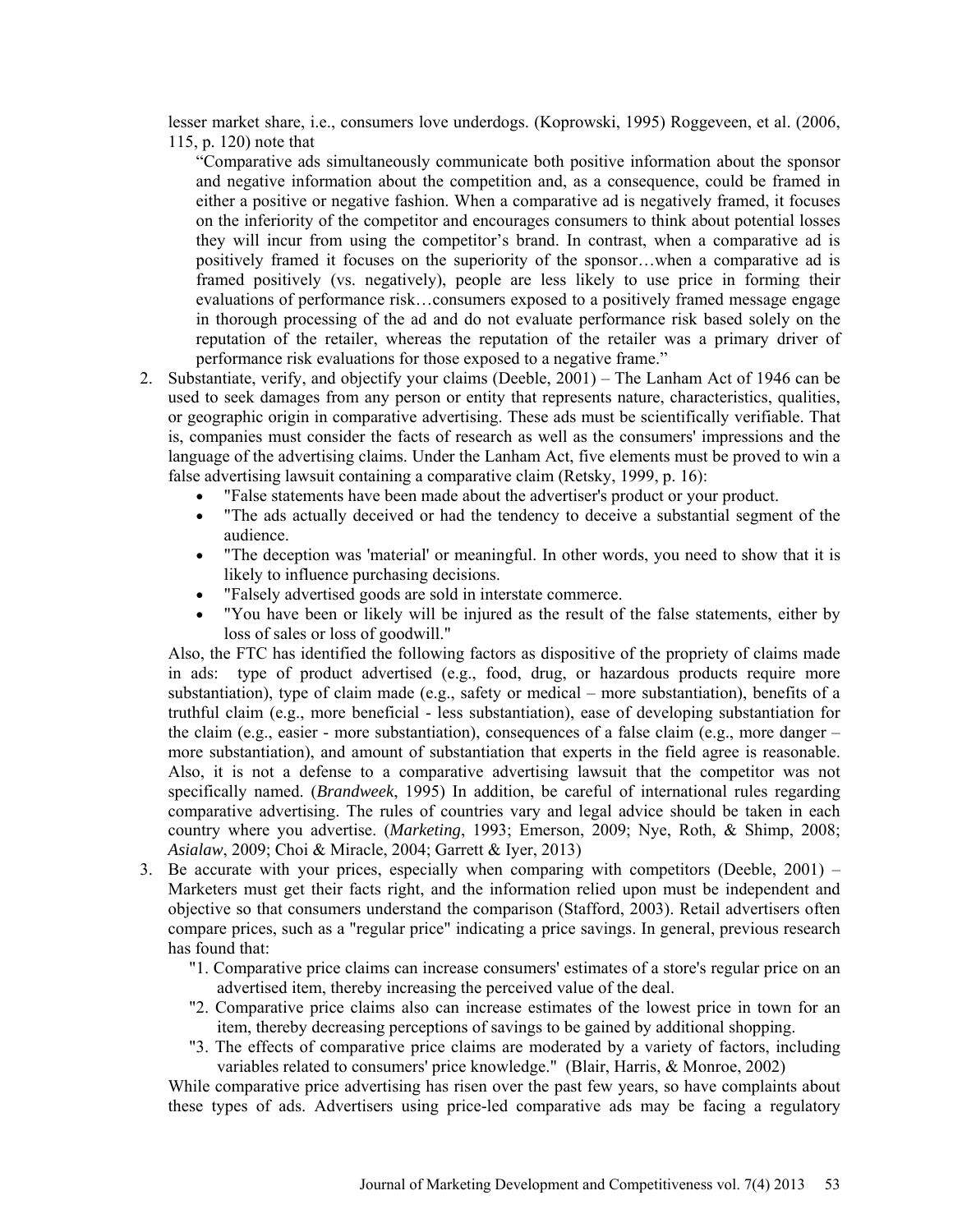crackdown. In fact, the Committee of Advertising Practice has issued guidelines for the retail sector that uses price comparisons in non-broadcast ads. (Bainbridge, 2003) Companies study with magnifying glasses the ads of their competitors and fire off complaints to the Advertising Standards Authority (ASA) if they discover the smallest infraction. Most complaints are not vexatious or making mischief. Typically, those complained against did not set out to break the rules. (Gray, 2003) In general, comparative price advertising is a powerful advertising tool that requires careful management and monitoring so that deception does not occur (Compeau & Grewal, 1998; Compeau, Grewal, & Chandrashekaran, 2002).

- 4. Include all relevant comparisons so that consumers are not misled Comparative advertising claims are only actionable if consumers are misled, e.g., false on its face or literally false. As a result, much research has focused on identifying types of claims that are likely to cause inaccurate product beliefs. For example, there is some evidence that consumers infer the relative price for the omitted or nonfeatured service from the comparative information provided, i.e., lowest priced in one service may infer inaccurately lowest priced across other services. (Barone & Miniard, 1999) In general, confusion, disparagement, and misrepresentation are used to measure unfair competition (Russell &d Lane, 1999). If a computer is more reliable than another computer but also more expensive, then the maker needs to present the first as well as the second point (*The Economist*, 1991). A message of "We're good and they're bad" will probably end up in court while a message of "We're as good as they are, and we give you an extra benefit" may not even get you sued (Bordwin, 1995). Attacking the product of a competitor is less risky than attacking the company itself (Sorescu & Gelb, 2000). Also, it should be noted that even with all relevant comparisons, some consumers may overgeneralize the comparative content claims. Disclosure and more specific comparisons may help to remedy these sorts of misinterpretations. (Andrews, Burton, & Netemeyer, 2000) As a point of interest, product attributes, performance, and quality are the three most common aspects of comparative ads. At the least, these three comparisons need to be accurate and full-bodied. (Chang, 2007; Andrews, et al., 2000)
- 5. Build your immunity to comparative ads by defining your brand positively and not in opposition to someone else - A market leader would not gain anything from giving its rivals free exposure. Also, brands that knock market leaders are tacitly admitting that they are not number one. An extended slugging match can subtract value from the whole market. In building immunity, consider that a company generally cannot feature a rival's trademark. The right of a trademark owner to exclude others is a function of trademark infringement, false description, false association, false endorsement, and tarnishment and dilution (Simensky, Wood, & Stone, 1995). Additionally, Raju, et al. (2009) found that whether a brand is comparative or not, committed consumers perceive an advertisement for the competitor's brand to be unfavorable. As such, commitment plays a protective role to the favored brand as well as extends negatively to the competitor's brand. Raju, et al. (2009) also suggest that it would be valuable to position the advertised brand as superior to the consumer's current brand, while at the same time, maintaining sufficient flexibility to accommodate different consumers using different brands.
- 6. Emphasize issues and content in political comparative advertising Goodman (1995) suggests "seven commandments" for hard hitting campaign ads:
	- "1. Thou shalt impart important information
	- "2. Thou shalt be accurate
	- "3. Thou shalt be fair
	- "4. Thou shalt be relevant
	- "5. Thou shalt be reverent
	- "6. Thou shalt not bore
	- "7. Thou shalt choose the best medium"

Political ads can be distinguished in terms of legitimate criticism, presented in a tempered way, and mudslinging. Those interested in politics go to the polls regardless of the tone of campaigns. However, those with little interest are more likely to vote if useful negative criticism is given. On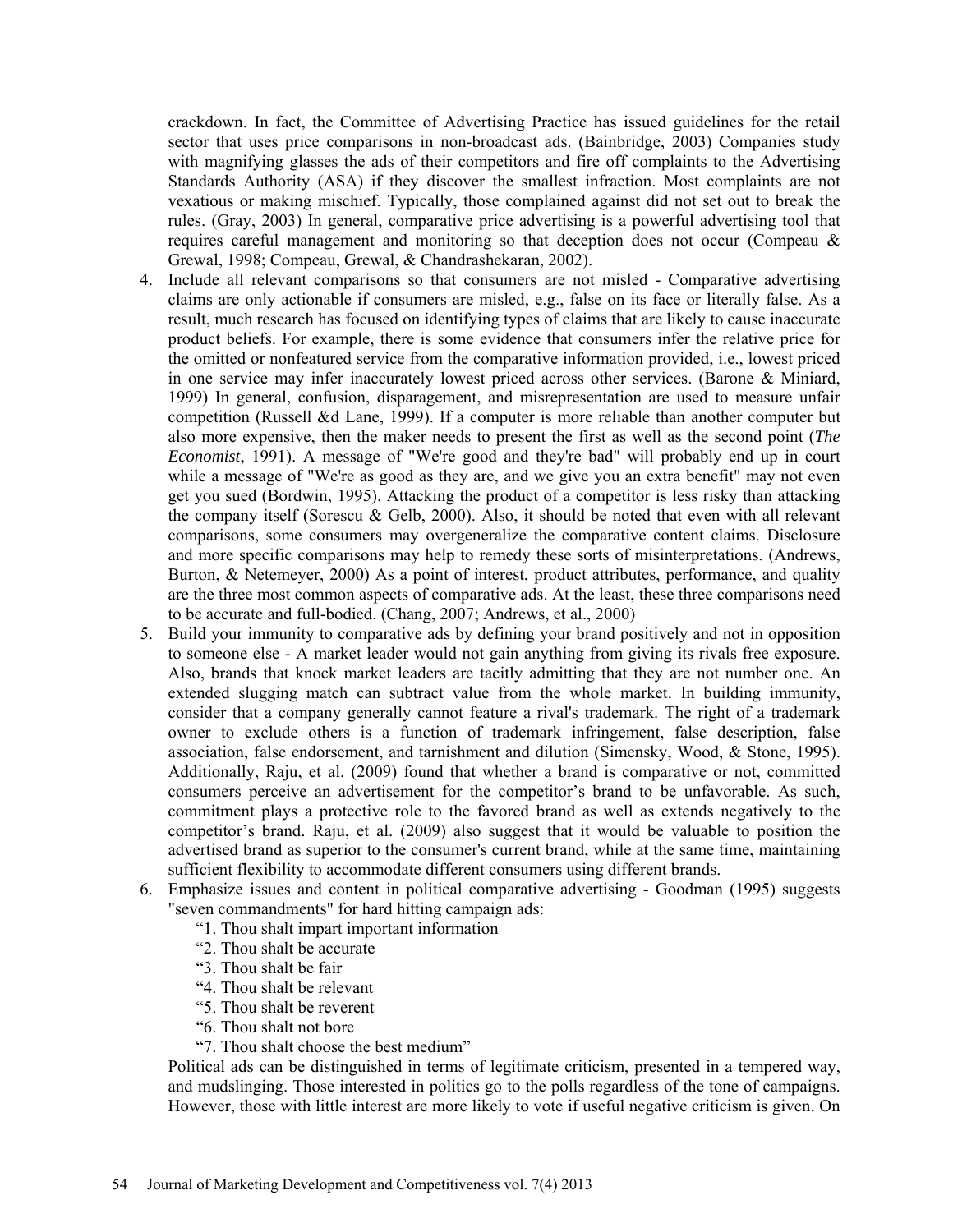the other hand, unsubstantiated and unjustified attacks make them more likely to stay home in disgust. (*The Wilson Quarterly*, 2000) Negative comparative advertising is often seen as an invitation for a quickly turned around counter attack that is based on professional research and polling (Doak, 1995). Kamber (1997, p. 46-7) has summarized the political campaign rules this way:

"1. Advertise early if you have the money. ... 2. Go negative early, often through Election Day, if necessary. 3. Appeal to the heart and the gut, rather than the head. 4. Define your opponent to the voters before he or she can defend him/herself or you. 5. If attacked, hit back even harder. 6. It's easier to give negative impressions of your opponent than it is to improve their image. The best way to win is by bringing the other guy down, not by bringing yourself up."

Doak (1995) also states that facts must be accurate, the allegations must be a fair representation of the factual occurrences, and the allegations must be about the "public" record of the opponent. As a special note, 70% of Americans are not likely to believe political advertising in which candidates criticize one another. However, only 40% are not likely to believe negative advertising criticizing a competitor's product. (Sorescu & Gelb, 2000; Pinkleton, 1997) According to Pinkleton (1997, p. 25),

"Political campaign strategists apparently can use negative comparative advertising to communicate concrete, demonstrable differences between competing candidates on such key characteristics as issue position, voting records, and past experiences. In addition, comparative advertising, if research based and strategic, has the potential to communicate important information that will enhance voters' memory and affect their behavior while avoiding backlash effects associated with more malicious forms of negative political advertising. Clearly, comparative advertising can play an important role in current political campaigns."

- 7. Match ad format to a consumer's mode of information processing Thompson & Hamilton (2006) have examined the effectiveness of matching ad format to a consumer's mode of information. The authors found that the match between the format of the ad and the consumer's processing mode can either improve or reduce the effectiveness of advertising by improving the ease of evaluation. That is, comparative ads are more effective than noncomparative ads when consumers use analytical processing. However, noncomparative ads are more effective when consumers use imagery processing. They suggest that information cues can significantly influence consumer's reaction to a comparative ad whether the cues are external to the ad or embedded within the ad. Thompson & Hamilton (2006, p. 530) state, "…when ad format is compatible with processing mode, information processability is enhanced, making the message more persuasive and ad evaluations, brand evaluations, and purchase intentions more favorable than when ad format and processing mode are incompatible." Soscia, et al. (2010) examined whether comparative ads lead consumers to generate perceived similarity among the two brands or differentiation. They confirmed that "consumers do not perceive the content of a comparison equivalently, but rather the differentiating effect varies according to the level of involvement and the perceived differentiation." (p. 115) That is, the high-involvement consumer will be helped by a comparative ad to differentiate between brands and will be more likely to understand the value of the ad's information. Chang & Chow (2008) note that when advertisers use superiority or positive outcome messages, they should employee promotion-focused cues (e.g., "Style with Mobility" or Making Your Dreams Come True!"). However, when they emphasize the weakness of a competitor, they should use prevention-focused cues (e.g., "What a Nightmare!" or "Choosing the Right Brand for Your Family Is Your Responsibility." In addition, Polyorat & Alden (2005) state that consumers are more likely to process a comparative ad if they are more involved with the media, have ample opportunity, or have in-depth knowledge.
- 8. Use an appropriate tone in your comparative ads Most advertisers believe that negative advertising is practiced more in politics and that its practice in business may discourage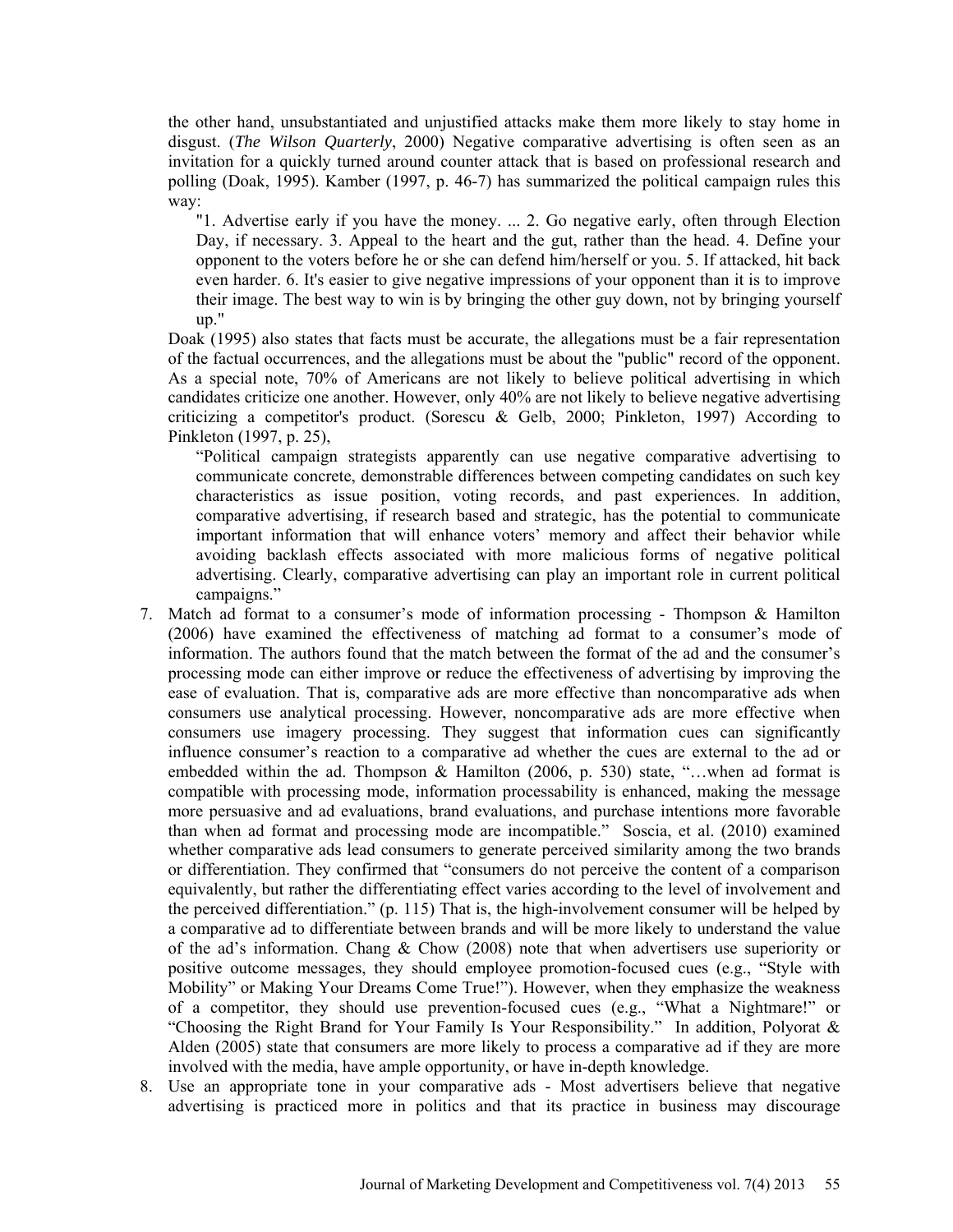consumers (Jaben, 1992). As noted by Neese & Taylor (1994, p. 67), "automobile makers who 'slam' the competition...may find the straightforward hard-hitting approach to be less productive than a finesse-oriented indirect strategy." On the other hand, since most of the information people receive daily is positive, then maybe negative information is more noticeable, interesting, salient, exciting, involving, or memorable. (Kahn & Kenney, 1999) Sorescu & Gelb (2001) found that the most favorably rated message contains negative elements and that negative comparisons are perceived differently by various user and nonuser groups. In using this approach, messages need to simply denigrate product features of a rival brand and not smear the corporation. This is particularly important given that individuals may retain affective impressions or feelings of an object long after they have forgotten the specific features on which those impressions were based (Burnstein & Schul, 1983). Because negative messages/tone can help in some dimensions and harm in others, comparative ads must be thoroughly and specifically tested as well as fine-tuned to be effective. As noted by Sorescu & Gelb (2000, p. 38), "Nothing in these data should discourage moderate negative advertising...and nothing in the data should encourage extreme negativity."

- 9. Administer negative comparative advertising in small, sporadic doses In 1967, after Avis scored some short-term improvements in market share, it dropped its comparative campaign against Hertz and resumed more conventional advertising. AT&T has balanced between comparative ads and product innovation ads. That is, it is important to touch all the major bases in advertising – from a brand's reputation to customer service. This also means to not bash for the sake of bashing. Anything approximating a bash must have a succinct message that poses your competitive advantages and exposes your competitor's weaknesses. Once negative advertising has been used, follow it with an image campaign directed specifically to your customer. Consumers do not want to be pawns in the fight. They want to know that companies are interested in them and not just the sale. That is, negative comparative advertising should be used as a tactic and not an ongoing strategy. (Koprowski, 1995) This also is the case with marketing charities and their causes, that is, do not denigrate other charities' work (Parsons, 2010). Additionally, in international markets, it may be important to improve the intensity of comparison gradually from indirect (low) to direct (high) over time (Hwang, 2002). As noted by Shao, Bao, & Gray, (2004, p. 76), "Comparative advertising provides consumers with valuable information about goods and services prior to making a purchase decision. Product comparisons have become a mainstay in most nations throughout the world. However, consumer attitudes toward this type of advertising and its persuasion effect have been murky to researchers who examine cross-culture advertising efficacy."
- 10. Use reference groups, celebrity endorsers, and independent tests to put forward the comparative message - Reference groups, including celebrity endorsers can raise the believability of the comparative ad. Using a specialist or independent test results in the ad also could reduce the consumer's counter-arguments. Reducing counter-arguments would help to raise believability which, in turn, would result in more positive attitudes toward the ad and brand. This should increase the purchasing probability. (Barrio-Garcia  $& \text{Luque-Martinez}, 2003)$ )
- 11. Refer implicitly rather than directly to the competition The greater the comparative advertising intensity, the more negative is the consumer's response, believability, counter-arguments, attitudes, and purchasing intentions. That is, implicit comparisons can be more effective. Also, implicit comparisons can greatly reduce the legal and ethical concerns derived from direct comparison. (Barrio-Garcia & Luque-Martinez, 2003) As noted by Chow & Luk (2006), consumer attitudes are most positive either when there is no brand comparison or the comparison is moderately intense. In general, ads that compare the performance of a new brand to a leading known brand and ads that contain consumer ratings of a brand's performance are more useful or diagnostic than straight product information. Ultimately, marketers need to determine what product information is most useful or diagnostic for consumers to help them distinguish the target product from competing products. Consumers tend to allocate more resources to process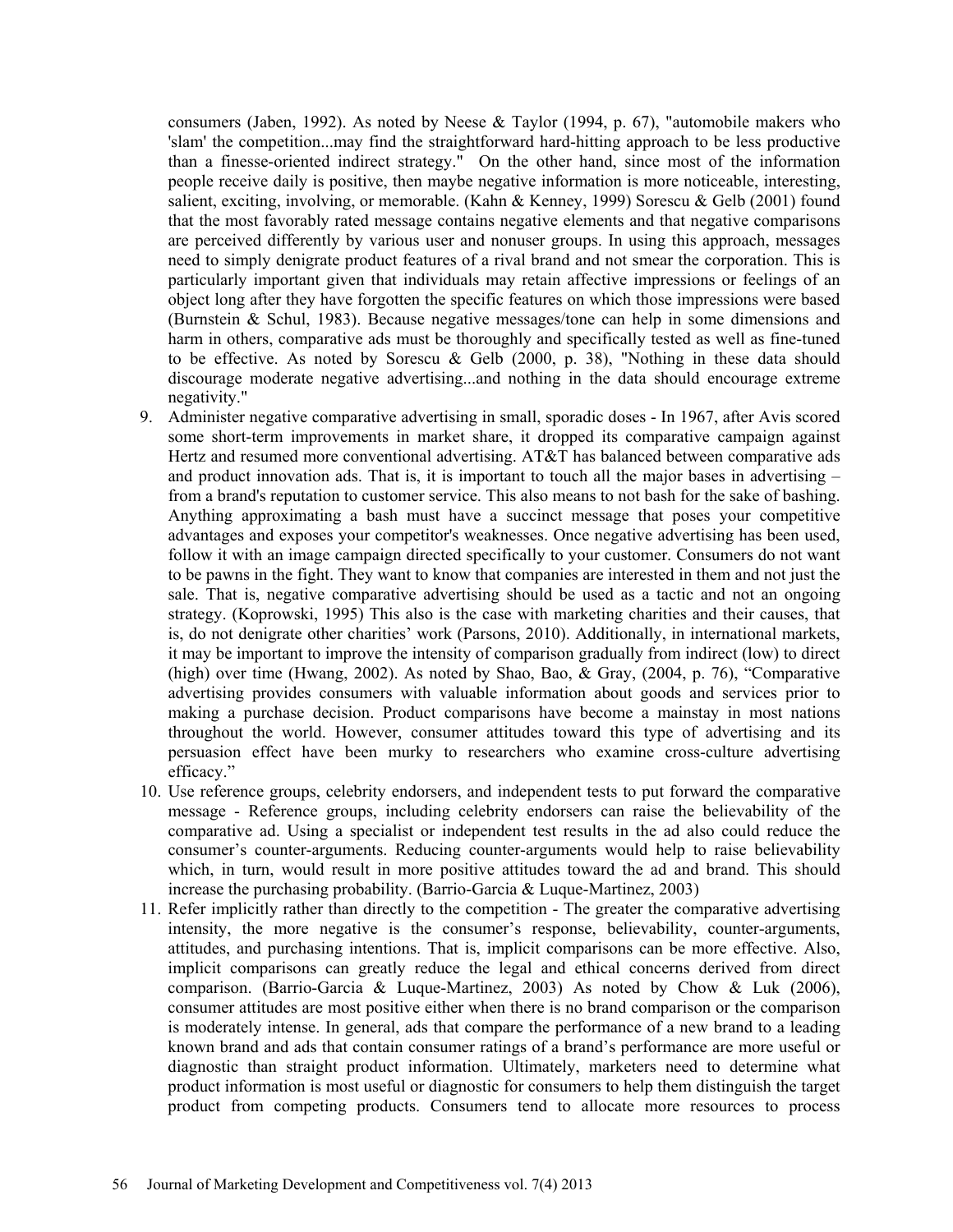comparative ads because they believe it contains diagnostic information. Diagnostic comparative information helps consumers distinguish the target product from its competitors. (Chang, 2007; Barone, Palan, & Miniard, 2004; Jeon & Suh, 1999)

12. Measure the audience's perception of comparative advertising before it goes public - Advertising pre-tests can be used to prematurely detect negative reactions. The comparative message can then be corrected. For example, if an ad is too direct or intense in its name-calling and upsets the consumers, then that ad could be remedied successfully before doing damage. (Barrio-Garcia & Luque-Martinez, 2003) After all, according to Crowe & Higgins (1997), consumer satisfaction is driven ultimately by two different motives: obtaining positive results and preventing negative results. These two outcomes should be the focus of a comparative ad, not slamming the competition which can turn off the customer. (Shih, 2009) Additionally, Shaffer & Zettelmeyer (2009) found that manufacturers tend to use comparative ads that appeal primarily to their core consumers while noncomparative ads are used to appeal to non-core consumers.

# **SUMMARY**

Comparative advertising draws comparisons between the advertised brand and its competitors either directly or indirectly. While the use of comparative advertising is commonplace and increasing in today's marketplace, advertisers must use comparative advertising cautiously because it has important advantages and disadvantages. The history and functioning of comparative advertisements is presented as well as guidelines for improving its use. Hopefully, these guidelines will help to alleviate the kind of folly presented by Safire (1996, p. 35): "The makers of Advil are now suggesting that Tylenol may ruin your liver. I suspect Tylenol will soon blaze back with a campaign to hint that Advil rips out your stomach lining. That will give the boys at Bayer Aspirin the chance to repeat both competitors' warnings and to call for unity against the common enemy, headaches. Thus does advertising art follow political life."

#### **REFERENCES**

Anderson, S. P., & Renault, R. (2009). Comparative advertising: Disclosing horizontal match information. *The Rand Journal of Economics, 40*(3), 558-581.

Andrews, J. C., Burton, S., & Netemeyer, R. G. (2000). Are some comparative nutrition claims misleading? The role of nutrition knowledge, ad claim type and disclosure conditions. *Journal of Advertising, 29*(3), 29-42.

*Asialaw*. (2009). New guidance on comparative advertising. *Asialaw*. Retrieved May 10, 2013, from http://www.asialaw.com/Article/2097604/New-guidance-on-comparativeadvertising.html?Print=true&Single=true.

Bainbridge, J. (2003). Price isn't always right – Be aware of your brand values. *Marketing*, February 13, 19.

Barone, M., & Miniard, P. W. (1999). How and when factual ad claims mislead consumers: Examining the deceptive consequences of copy x copy interactions for partial comparative advertisements. *Journal of Marketing Research, 36*(1), 58-74.

Barone, M. J., Palan, K. M., & Miniard, P. W. (2004). Brand usage and gender as moderators of the potential deception associated with partial comparative advertising. *Journal of Advertising, 33*(1), 19-28.

Barrio-Garcia, S. D., & Luque-Martinez, T. (2003). Modelling consumer response to differing levels of comparative advertising. *European Journal of Marketing, 37*(1/2), 256-274.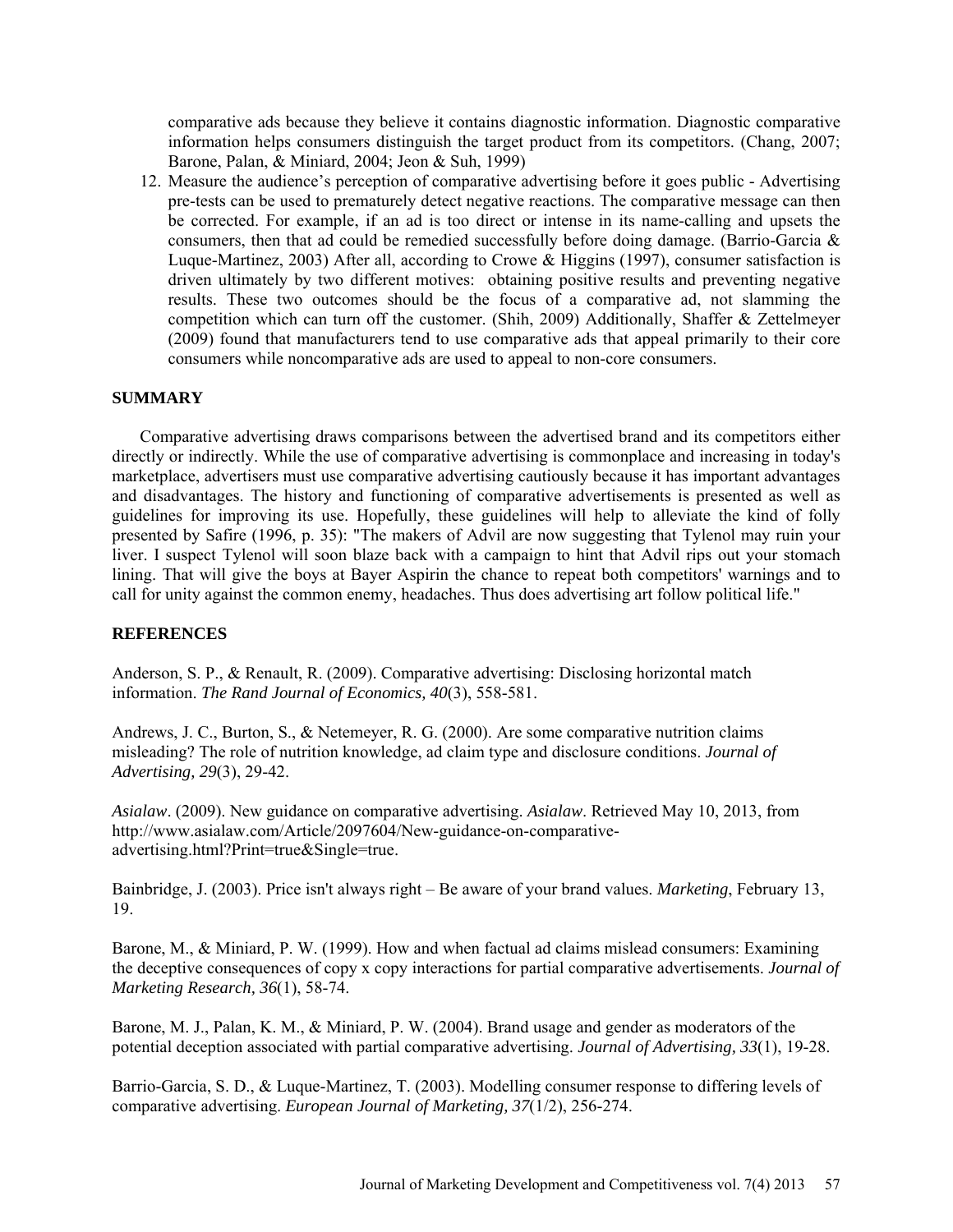Barry, T. E. (1993). Comparative advertising: What have we learned in two decades? *Journal of Advertising Research, 33*(2), 19-29.

Beard, F. (2012). The US advertising industry's self-regulation of comparative advertising. *Journal of Historical Research in Marketing, 4*(3), 369-386.

Beard, F., & Nye, C. (2011). A history of the media industry's self-regulation of comparative advertising. *Journalism History, 37*(2), 113-121.

Belch, G. E., & Belch, M. A. (2001). *Advertising and Promotion*. Burr Ridge, IL: McGraw-Hill Irwin.

Blair, E. A., Harris, J., & Monroe, K. B. (2002). Effects of shopping information on consumers' responses to comparative price claims. *Journal of Retailing, 78*, 175-181.

Bordwin, M. (1995). Don't bad-mouth your competition. *Management Review, 84*(3), 45-47.

Brabbs, C. (2001). Two-thirds find comparative ads 'unacceptable'. *Marketing*, September 20, 4.

*Brandweek*. (1995). Protect yourself. *Brandweek, 36*(35), September 18, 30-35.

Brown, S. W., & Jackson, D. W., Jr. (1997). Comparative television advertising: Examining its nature and frequency. *Journal of Advertising, 6*(4), 15-18.

Burnstein, E., & Schul, Y. (1983). The informational bases of social judgments: Memory for integrated and nonintegrated trait descriptions. *Journal of Experimental Social Psychology, 19*(1), 49-57.

Carson, A., & Rice, M. (1990). The incidence of comparative advertising: A content analysis of Canadian and American magazines. *A.S.A.C. Proceedings*, Whistler B.C., 65-72.

Cebrzynski, G. (2007). CKE's suit claims Jack in the Box makes Angus the butt of ad jokes. *Nation's Restaurant News, 41*(24), 1-85.

Chang, C. (2007). Diagnostic advertising content and individual differences. *Journal of Advertising, 36*(3), 75-84.

Chang, C. C., & Chow, Y. J. (2008). Goal orientation and comparative valence in persuasion. *Journal of Advertising, 37*(1), 73-87.

Chang, T. K., Huh, J., McKinney, K., Sar, S., Wei, W., & Schneeweis, A. (2007). Culture and its influence on advertising?: A critical assessment of comparative advertising research, 1975-2005. *American Academy of Advertising Conference Proceedings*, Lubbock: American Academy of Advertising, 105-106.

Choi, Y., & Miracle, G. E. (2004). The effectiveness of comparative advertising in Korea and the United States. *Journal of Advertising, 33*(4), 75-87.

Chow, C. W. C., & Luk, C. L. (2006). Effects of comparative advertising in high-and low-cognitive elaboration conditions. *Journal of Advertising, 35*(2), 55-66.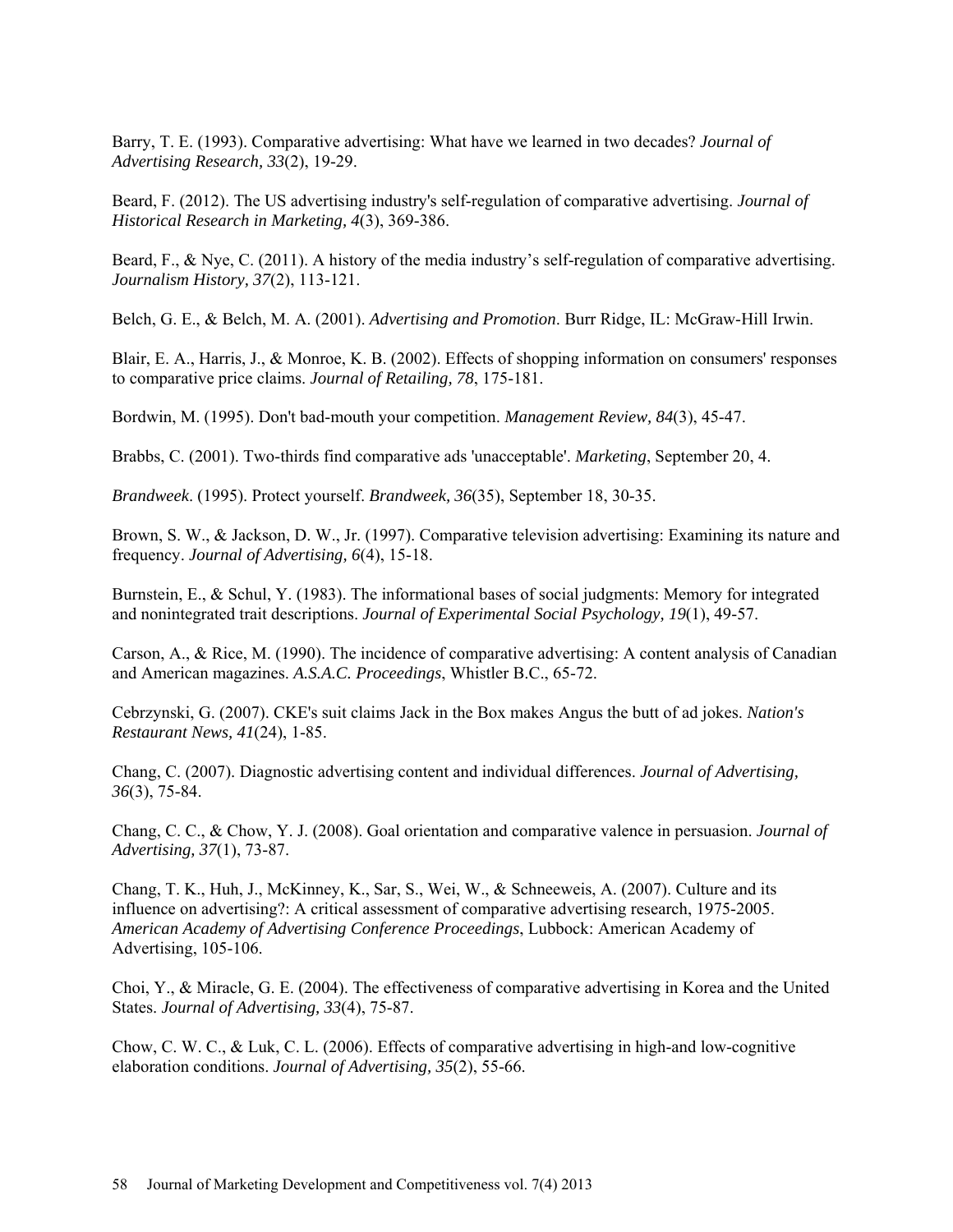Compeau, L. D., & Grewal, D. (1998). Comparative price advertising: An integrative review. *Journal of Public Policy & Marketing, 17*(2), 257-273.

Compeau, L. D., Grewal, D., & Chandrashekaran, R. (2002). Comparative price advertising: Believe it or not. *Journal of Consumer Affairs, 36*(2), 284-294.

Crask, M. R., & Laskey, H. A. (1990). A positioning-based decision model for selecting advertising messages. *Journal of Advertising Research, 30*(4), 32-38.

Crowe, E., & Higgins, E. T. (1997). Regulatory focus and strategic inclinations: Promotion and Prevention in decision-making. *Organizational Behavior and Human Decision Processes, 69*(2), 117- 132.

Deeble, S. (2001). Do you know your legal limitations? *Marketing*, February 22, 41.

Doak, D. (1995). Attack ads: Rethinking the rules. *Campaigns & Elections, 16*(7), 20-21.

Donthu, N. (1992). Comparative advertising intensity. *Journal of Advertising Research, 32*, 53-60.

*The Economist*. (1991). Red in tooth and claw. *The Economist, 319*(7707), May 18, 79-80.

Emerson, L. (2009). Spotting trouble in your advertising: Why your lawyers won't let you say that on television. *Intellectual Property & Technology Law Journal, 21*(5), 13-17.

Federal Trade Commission. (1979). *The Statement of Policy Regarding Comparative Advertising by the Federal Trade Commission*, August 13. Retrieved May 6, 2013, from http://www.ftc.gov/bcp/policystmt/ad-compare.htm.

Freeman, M. (1987). Comparative cautions. *Marketing & Media Decisions, 22*, September, 78-81.

Garrett, J., & Iver, R. (2013). International advertising research: A literature review 1990-2010. *International Journal of Management, 30*(1), 143-159.

Goodman, A. (1995). Producing TV: A survival guide. *Campaigns & Elections, 16*(7), 22-24.

Gnepa, T. (1993). Comparative advertising in magazines: Nature, frequency, and a test of the 'underdog' hypothesis. *Journal of Advertising Research, 33*(5), 70-75.

Gray, R. (2003). Are price-led ads harmful? *Marketing*, February 13, 24-25.

Grewal, D., Kavanoor, S., Fern, E. F., Costley, C., & Barnes, J. (1997). Comparative versus noncomparative advertising: A meta-analysis. *Journal of Marketing, 61*(4), 1-15.

Harmon, R. R., Razzouk, N. Y., & Stern, B. L. (1983). The information content of comparative magazine advertising. *Journal of Advertising, 12*(4), 10-19.

Hill, M. E., & King, M. (2001). Comparative vs. noncomparative advertising: Perspectives on memory. *Journal of Current Issues & Research in Advertising, 23*(2), 33-52.

Hwang, J. (2002). How to manage the intensity of comparison in comparative advertising over time. *International Journal of Advertising, 21*(4), 481-503.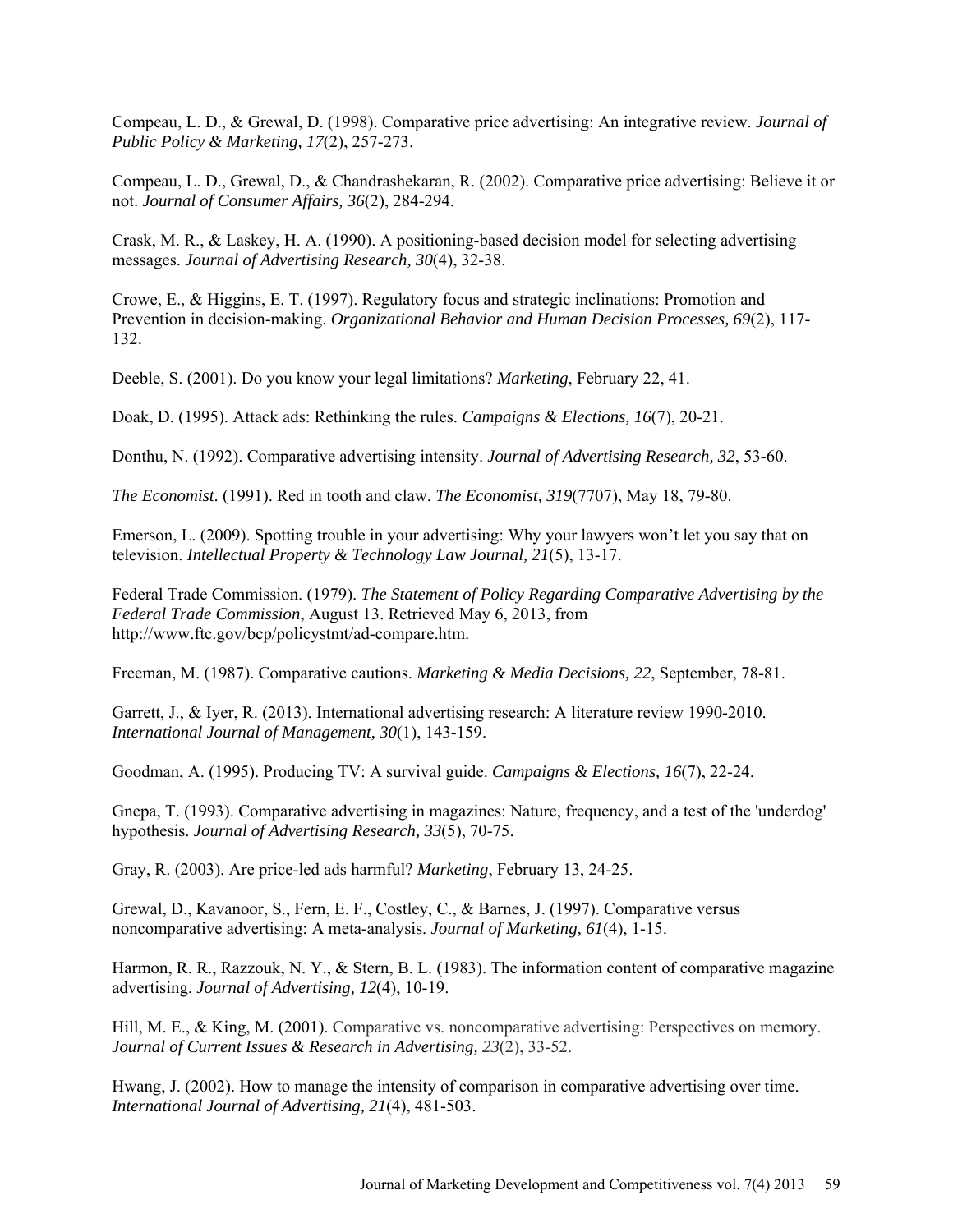Jaben, J. (1992). Avoiding temptation: Not using negative ads usually is good business. *Business Marketing, 77*(9), 36-38.

James, K. E., & Hensel, P. J. (1991). Negative advertising: The malicious strain of comparative advertising. *Journal of Advertising, 20*(2), 53-69.

Jeon, J. O., & Suh, J. (1999). An examination of the differential effects of direct comparative, indirect comparative, and noncomparative advertising. *American Marketing Association Conference Proceedings, 10*, 42-43.

Kahn, K. F., & Kenney, P. J. (1999). Do negative campaigns mobilize or suppress turnout? Clarifying the relationship between negativity and participation. *American Political Science Review, 93*(4), 877-906.

Kamber, V. (1997). *Poison Politics: Are Negative Campaigns Destroying Democracy?* New York: Plenum.

Koprowski, G. (1995). Theories of negativity: When is the right time to lash out against the competition? *Brandweek, 36*(8), 20-22.

Lamb, C., Jr., Pride, W. M., & Pletcher, B. A. (1978). A taxonomy for comparative advertising research. *Journal of Advertising, 7*, Winter, 43-47.

Levy, R. (1987). Big resurgence in comparative ads. *Dun's Business Month*, 129, February, 56-58.

Lippert, B. (2009). Comparative disadvantage. *Mediaweek, 19*(24), AM23.

Manning, K. C., Miniard, P. W., & Barone, M. J. (2001). Understanding the mental representations created by comparative advertising. *Journal of Advertising, 30*(2), 27-39.

*Marketing*. (1993). The pitfalls of comparative advertising. *Marketing*, December 2, 25.

Miniard, P. W., Rose, R. L., Barone, M. J., & Manning, K. C. (1993). On the need for relative measures when assessing comparative advertising effects. *Journal of Advertising, 22*(3), 41-52.

Marks, R., & Soo-Young, M. (1995). Professionals' attitudes concerning the ethics of comparative advertising. *Journal of Professional Services Marketing, 12*(1), 107-117.

Miniard, P. W., Barone, M. J., Rose, R. L., & Manning, K. C. (2006). A further assessment of indirect comparative advertising claims of superiority over all competitors. *Journal of Advertising, 35*(4), 53-64.

Moore, M.T. (1999). Campaigns enter phase 1 of ad war. *USA Today*, October 27, 16A.

Morrison, T. (1989). Using the Lanham Act to achieve truth in advertising. *Drug & Cosmetic Industry, 44*(4), 24 –31.

Muehling, D. D., Stoltman, J. J., & Grossbart, S. (1990). The impact of comparative advertising on levels of message involvement. *Journal of Advertising, 19*(4), 41-50.

Myers, S. D., Sen, S., & Alexandrov, A. (2010). The moderating effect of personality traits on attitudes toward advertisements. *Management & Marketing, 5*(3), 3-20.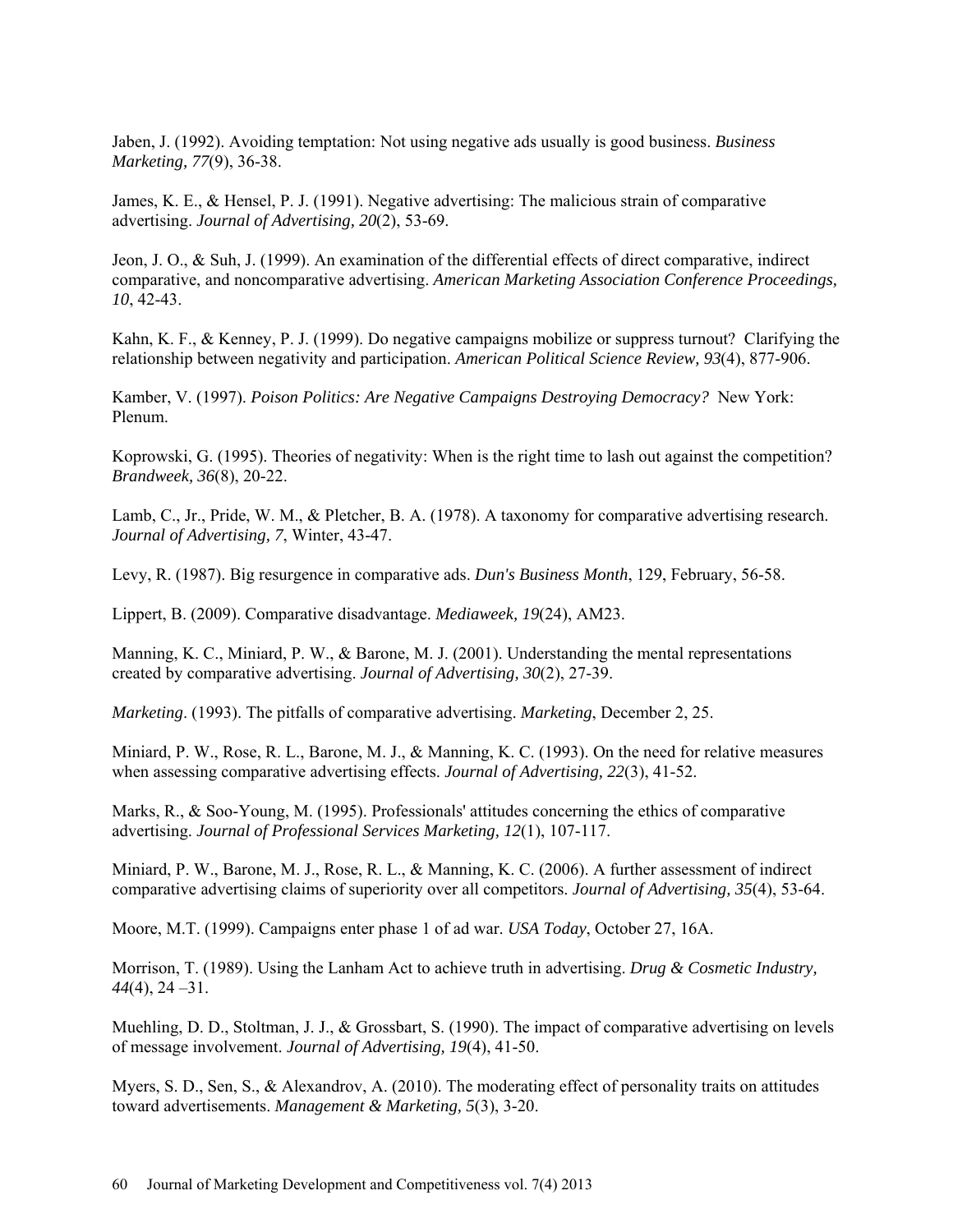Neese, W. T., & Taylor, R. D. (1994). Verbal strategies for indirect comparative advertising. *Journal of Advertising Research, 34*(2), 56-70.

Neff, J. (1999). Household brands counterpunch: Direct comparison is favored ad ploy in crowded category slugfest. *Advertising Age*, November 1, 26.

Nye, C. W., Roth, M. S., & Shimp, T. A. (2008). Comparative advertising in markets where brands and comparative advertising are novel. *Journal of International Business Studies, 39*, 851-863.

Parsons, R. (2010). Charities should be wary of using comparative advertising. *Marketing Week*, March 17. Retrieved May 10, 2013, from http://www.marketingweek.co.uk/news/charities-should-be-wary-ofusing-comparative-advertising/3011200.article.

Pechmann, C., & Stewart, D. W. (1990). The development of a contingency model of comparative advertising. Working Paper No. 90-108, *Marketing Science Institute*, Cambridge, MA.

Pinkleton, B. (1997). The effects of negative comparative political advertising on candidate evaluations and advertising evaluations: An exploration. *Journal of Advertising, 26*(1), 19-29.

Polyorat, K., & Alden, D. L. (2005). Self-construal and need-for-cognition effects on brand attitudes and purchase intentions in response to comparative advertising in Thailand and the United States. *Journal of Advertising, 34*(1), 37-48.

Raju, S, Unnava, H. R., & Montgomery, N. V. (2009). The moderating effect of brand commitment on the evaluation of competitive brands. *Journal of Advertising, 38*(2), 21-35.

Retsky, M.L. (1999). Lanham have it: Law and comparative ads. *Marketing News, 33*(23), 16+.

Russell, J. T., & Lane, W. R. (1999). *Kleppner's Advertising Procedure*. Upper Saddle River, NJ: Prentice Hall.

Safire, W. (1996). Free advice for all. *New York Times*, March 4, A15.

Sciulli, L. M., & Taiani, V. (2001). Advertising content for the global audience: A research proposal. *Competitiveness Review, 11*(2), 39-47.

Shaffer, G., & Zettelmeyer, F. (2009). Comparative advertising and in-store displays. *Marketing Science, 28*(6), 1144-1156.

Shao, A. T., Bao, Y., & Gray, E. (2004). Comparative advertising effectiveness: A cross-cultural study. *Journal of Current Issues & Research in Advertising, 26*(2), 67-80.

Shih, C. T., (2009). Relationships of categories and competitive efficiencies on comparative advertising. *The Business Review, Cambridge, 12*(1), 235-242.

Shimp, T. A. (1975). Comparison advertising in national television commercials: A content analysis with specific emphasis devoted to the issue of incomplete comparative assertions. *Combined Proceedings*, Chicago, IL: American Marketing Association.